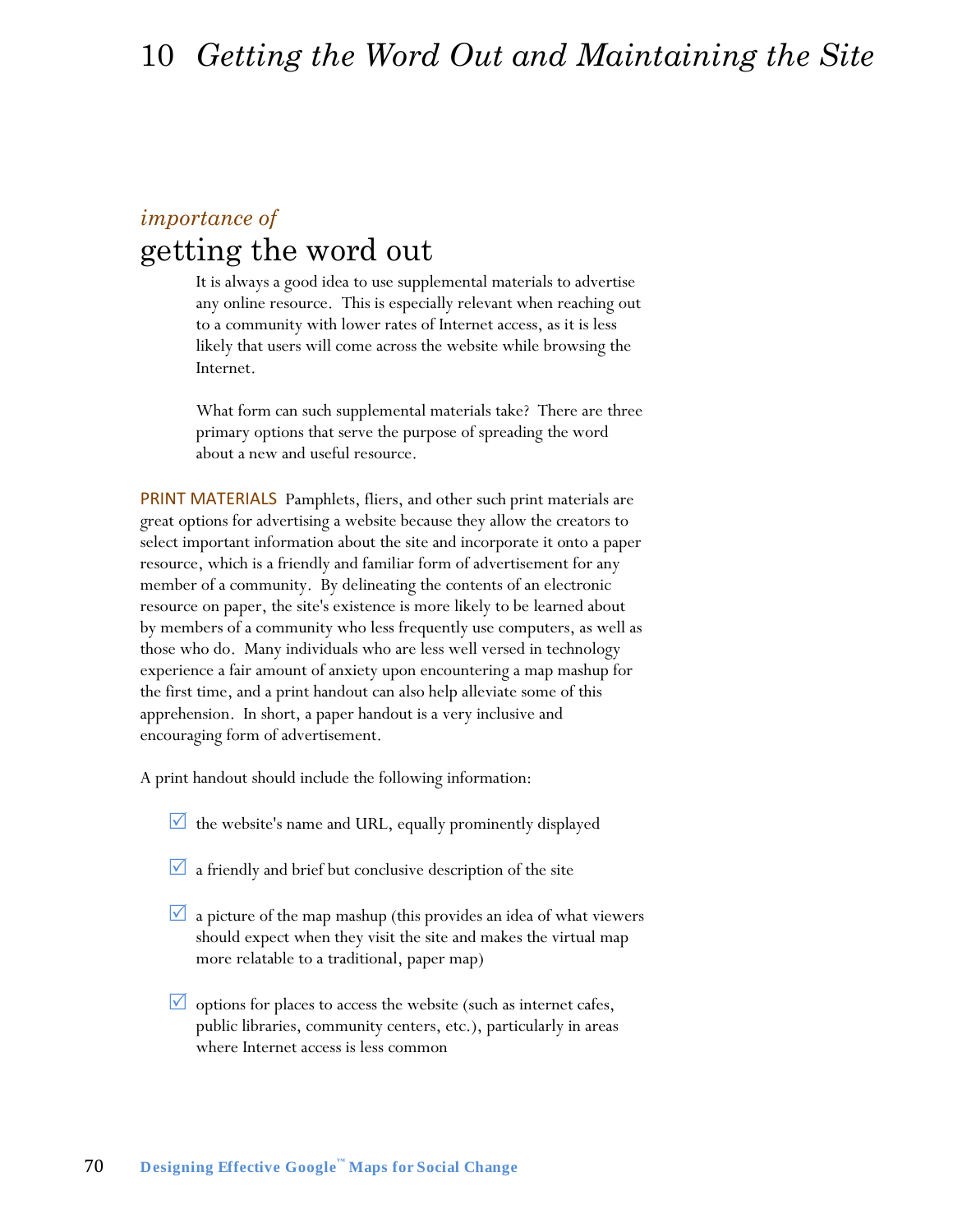$\vee$  information on how to contact the people behind the site

 $\blacksquare$  if applicable, the handout should be printed in multiple languages



### *Tri-Fold Pamphlet Used for the Single Parents in Hartford Mashup*

Shown here is the inside of the pamphlet distributed to local nonprofits to advertise the mashup of single parent resources in Hartford. The pamphlet includes a brief description, a screenshot of the map (with an example "bubble"), contact information, and the URL for the site itself. On the back panel of the pamphlet, the mashup makers also included a list of local places that offer free Internet access (Becker & Hughes, Single Parent Resources in Hartford, 2006).

It is, of course, important to provide your print advertisements in the right places so as to be noticed by members of the target audience. A few good locations for fliers and pamphlets are:

organizations or events that serve members of the target audience

internet cafes

libraries

 any other high traffic areas that allow for the posting or distribution of fliers or pamphlets

WORD OF MOUTH By talking to the right people, knowledge of an online resource can be spread quickly. Pinpointing members of a community who are active, respected, and vocal can be a great way to advertise. These individuals obviously vary from one community to the next, and can often be located simply by asking around. Doing this can also gain powerful advocates and supporters of the site.

### PUBLIC SERVICE ANNOUNCEMENT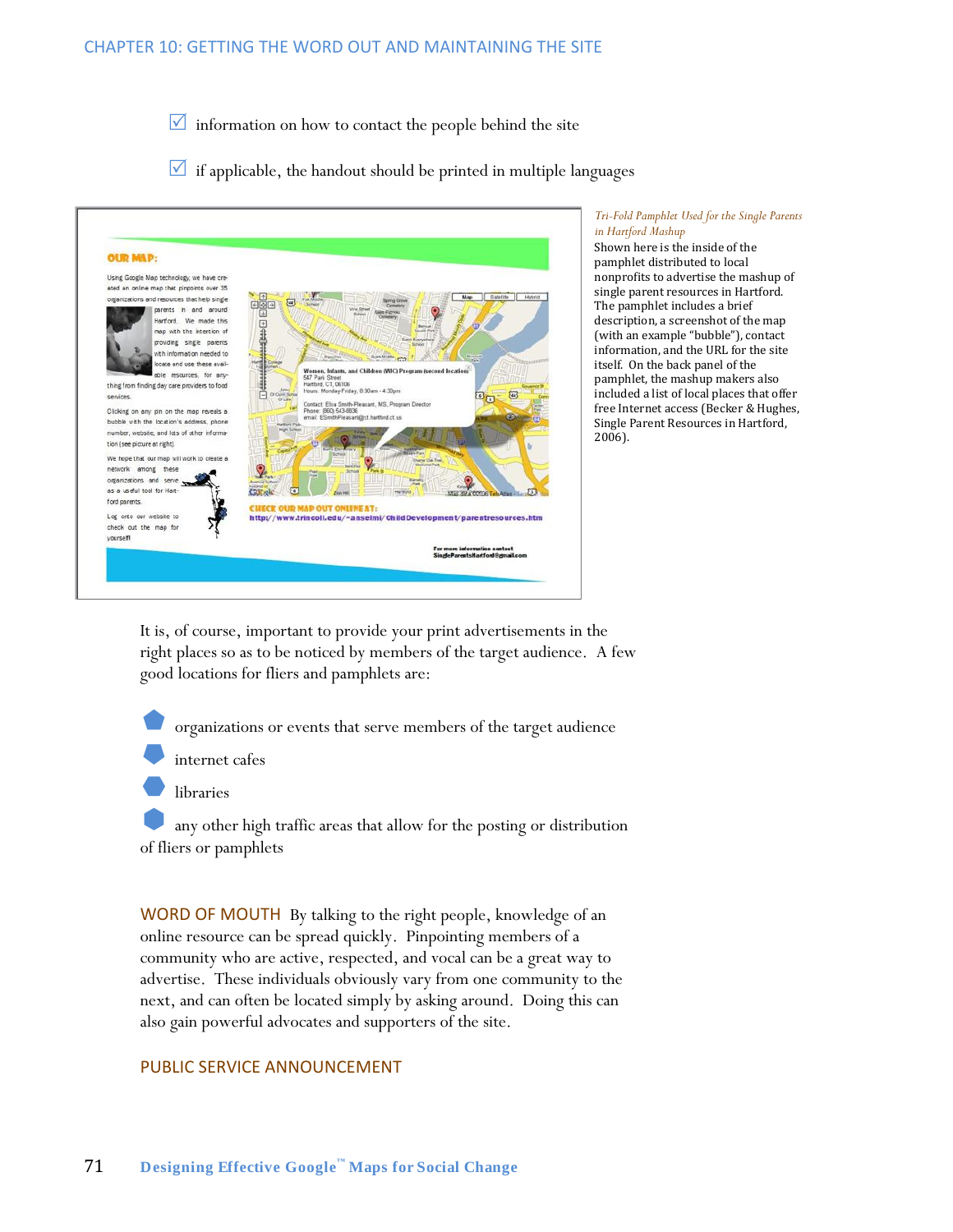Depending on the project's budget, it can be worthwhile to arrange for a public service announcement that publicizes the website. These may be in the form of a television advertisement, radio announcement, or newspaper ad. This form of advertisement should include the website's name and URL, a brief description, and information on the best way to learn more about the site (though this is oftentimes simply by visiting the site itself).



#### *TV Personality Maury Povich Announces SmartChoices' Release*

To advertise SmartChoices and encourage parents to become informed and make good decisions for their children, before the February 17th deadline, TV talk show host Maury Povich made a public service announcement that aired on Hartford's Fox 61 (ConnCAN, 2009).

## *necessary* website maintenance

Once the website is up and running, it is critical to make efforts to keep it as up to date as possible. This is often especially true of mashup websites, which serve the purpose of providing users with relevant information. In the case of the "Problem Properties" map discussed in Chapter 2, outdated information could easily spark upset among individuals who are wrongly represented on the website as owning an abandoned property. The guidelines below will help you to ensure that your website is up to date in every sense:

## UNDERSTAND THE NATURE OF THE INFORMATION IT INCLUDES AND DETERMINE HOW FREQUENTLY IT NEEDS TO BE UPDATED In

the case of the SmartChoices website, it is most important that the information be updated at least once a year, particularly at the conclusion of the academic year. Because of the high turnaround rate of schools and their students in Hartford, with many new schools opening, others closing, and several undergoing managerial and name changes, the information on the SmartChoices website will change dramatically year to year. Additionally, because test score and racial balance data are two key features of the SmartChoices site, and because this information has a large